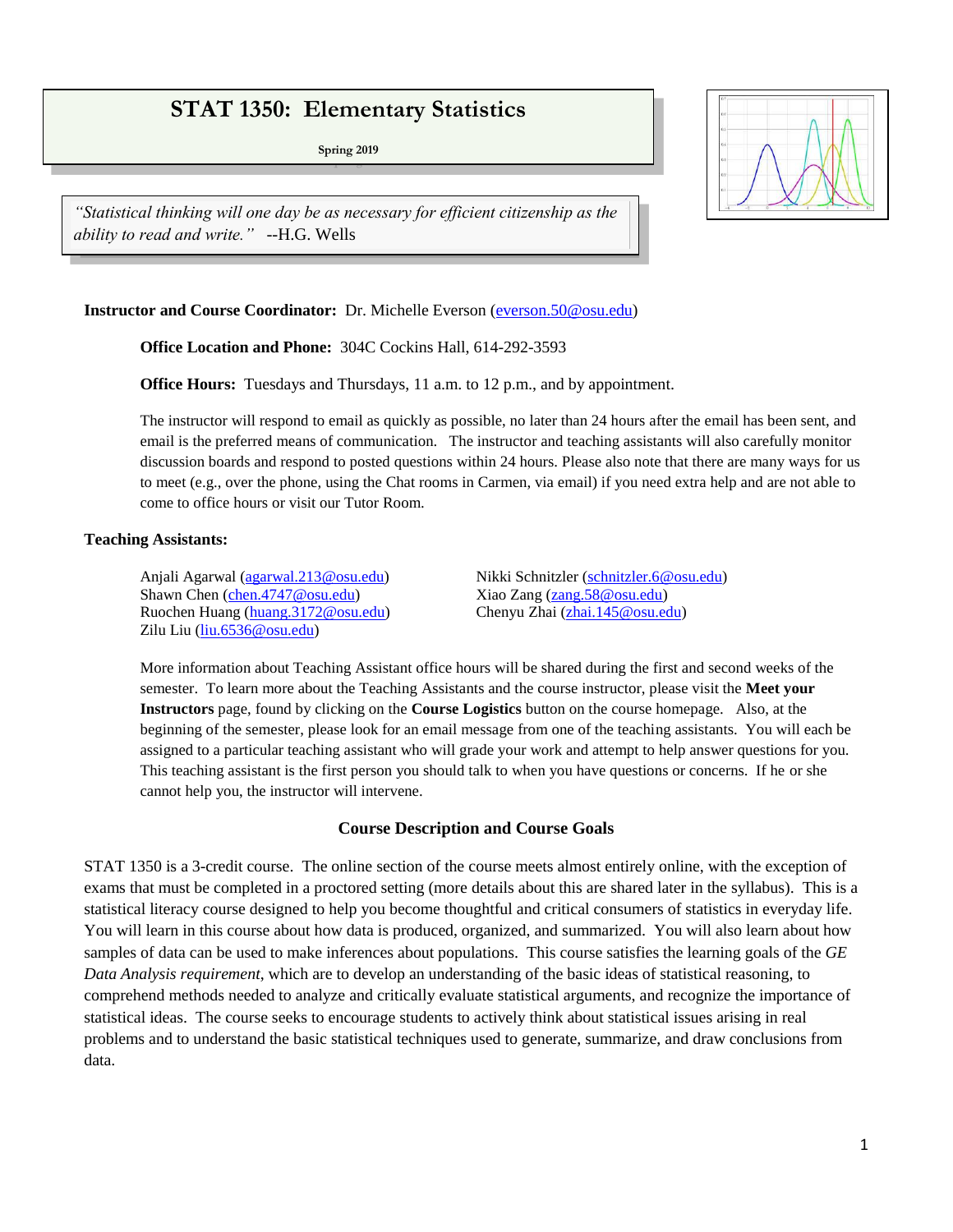#### **Tutor Room**

The Math and Statistics Learning Center (MSLC) in 132 Cockins Hall will be open beginning on Monday, January 14<sup>th</sup>. Hours are from 9:10 a.m. until 6:20 p.m. Monday-Thursday, and from 9:10 a.m. until 1:40 p.m. on Friday. Graduate teaching assistants will be in this Tutor Room throughout the day if you need help with STAT 1350 content. We strongly encourage you to stop by with questions. **Please keep in mind that the Tutor Room is not a place for you to go in order to have someone check your homework answers for correctness before you submit them, or for you to get answers to homework problems. It's a place where you can get extra help if you are not understanding particular concepts and ideas from class.** For more details on the Tutor Room schedule (to be posted by January 11<sup>th</sup>), see the **Course Logistics** section on our Carmen course site.

#### **Communication and Email Correspondence**

Communication is critical in this course, and we always welcome your feedback. We will communicate with you often via email—both through your regular OSU account and through the Carmen course site—in addition to posting important announcements within Carmen. We understand it is not always easy to ask for help when you need it, but please seek us out to share problems, concerns, or frustrations. We are always available for help, but we cannot help you, intervene, or clarify something if we do not know what is wrong or confusing. It is much easier to deal with and resolve a situation if you share it with the course coordinator, or your lecturer and/or recitation instructor, earlier rather than later. **You are ultimately responsible for your own learning, but we are here to support you in any way that we can.** In order to protect your privacy, all course email correspondence *must* be done through a valid OSU name.number or Buckeyemail account, or through the course website (Carmen). It is your responsibility to make sure that any email messages you send to us are received, and you need to carefully read through all correspondence sent to you by your recitation instructor, lecturer, or course coordinator (and make sure this does not end up in your Junk folder!). If you send an email message and get no reply within 48 hours, please send that message again.

#### **Required Materials**

Text: Statistics Concepts and Controversies 9<sup>th</sup> edition by David Moore and William Notz

**Note**: Although we attempt to elaborate on important ideas in lecture, our lectures are not meant to be a substitute for reading the textbook. If you purchase a new textbook through the campus bookstore, it will come with LaunchPad access. *This is not a required element for this course.* If you have any questions or concerns about the textbook, or about using LaunchPad, please direct them to Dr. Everson.

**Software:** You will use a free online program called StatKey to complete certain lab activities. All lab activities that involve the use of StatKey will include detailed instructions about how you can use this software program.

**Calculator:** A simple calculator (with a square root key) will be necessary for STAT 1350. Please bring this calculator to each exam.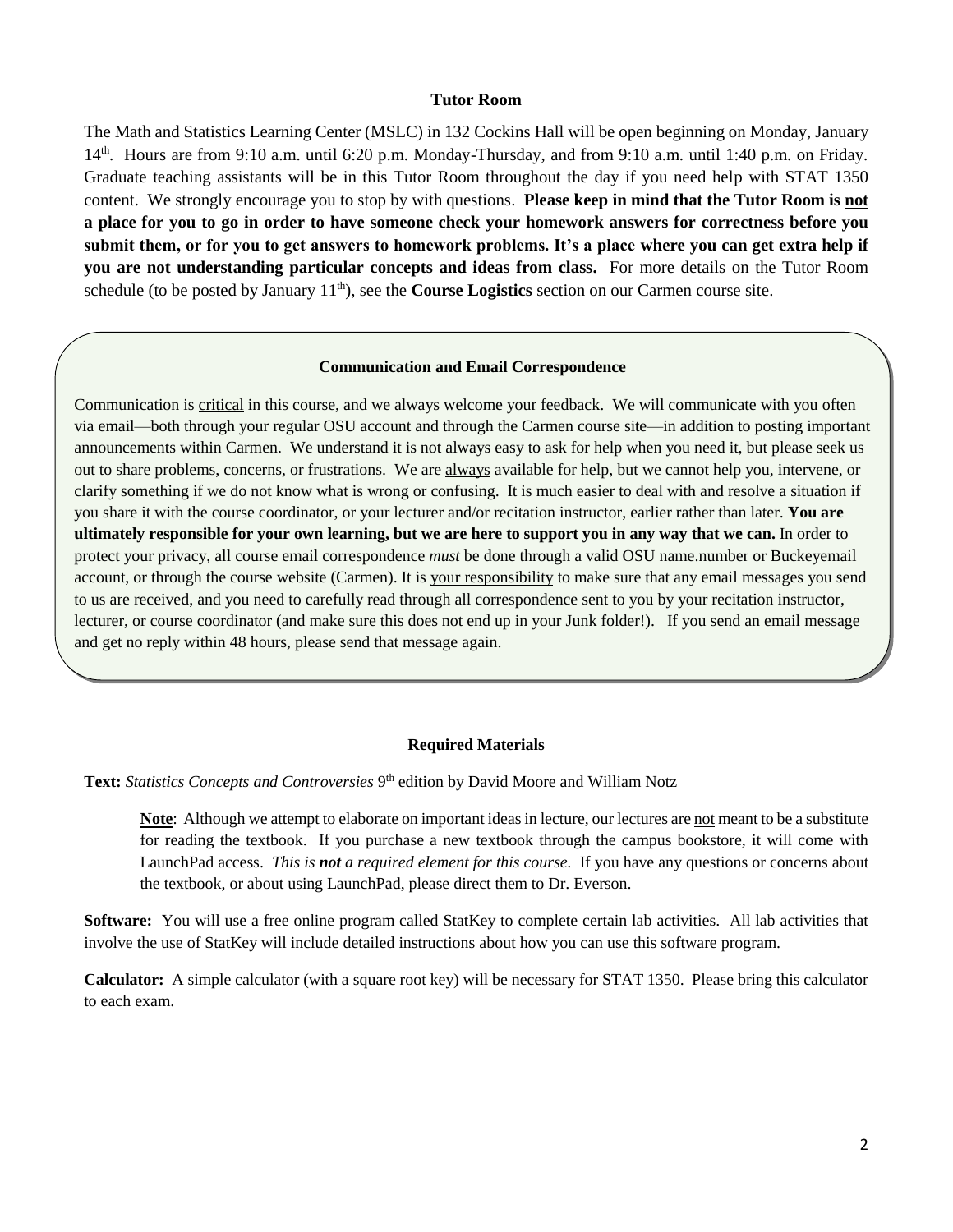## **Getting Started with the Online Course**

The best way to get started with the course is to spend some time exploring the course website. Go to [www.carmen.osu.edu](http://www.carmen.osu.edu/) to log on to Carmen (note we might sometimes refer to Carmen as Canvas). You should then see a link for the STAT 1350 site. Look carefully at the way the course site is set up. On the homepage of the course site, there are links to the different weeks of the semester, and clicking on those links takes you to a detailed overview that contains all materials you need for any given week. We suggest you start each new week by reading through the weekly overview, reading assigned textbook chapters, and watching lecture videos. *Although several things will be available to you on the course site at the beginning of the semester, not all assignments have been created or posted. We will slowly add to the course site in the coming weeks.* We hope the course site will be relatively easy for you to navigate, but if you are ever in doubt about anything, let us know! We also encourage you to watch our introductory video about navigating the course website (found in the **Course Logistics** section).

The baseline technical skills necessary for this online course are as follows:

- Successful students will possess basic computer and web-browsing skills
- Students will be familiar with navigating Carmen (the following website may help you if you encounter difficulties with Carmen: [https://resourcecenter.odee.osu.edu/canvas/\)](https://resourcecenter.odee.osu.edu/canvas/)
- Students will need to be proficient with the MS Office Suite

Necessary equipment and technology:

- Computer: current Mac or PC
	- o Mac minimum requirements: OSX 10.6 or later, 1GB RAM, 500MB free hard disk space
	- o PC minimum requirements: Pentium 4 or higher, Windows XP or later (Home Basic Editions not supported), 1GB RAM, 500MB free hard disk space, and True (24bit+) color with resolution 1024x768 or greater.
- Internet Browser: We suggest that you use Chrome or Firefox. If you choose to use Carmen Connect, please go to the following site to make sure your computer is correctly configured to use this tool: <http://resourcecenter.odee.osu.edu/carmenconnect/quickstart-checklist>
- Robust high-speed internet connection
- It is assumed that all students have access to Adobe Reader (to view PDF files:<http://get.adobe.com/reader/> ) and to the MS Office Suite (in order to use Word and Excel). You should also have Adobe Flash Player installed [\(http://get.adobe.com/flashplayer/\)](http://get.adobe.com/flashplayer/).

## **Grading**

Final grades in the course will be determined based on the following scale, and based on the percentage of total points that you earn during the semester. **There is no grading curve in STAT 1350.**

| Grade       | . . | ⊶<br>. . | $\sim$<br>້ |           | יט. | . . |     |     |                     | $\sim$<br><b>.</b> | ÷       |
|-------------|-----|----------|-------------|-----------|-----|-----|-----|-----|---------------------|--------------------|---------|
| $\%$<br>Min | 93% | 90%      | 87%         | 83%<br>39 | 80% | 77% | 73% | 70% | 57%<br>$\mathbf{U}$ | 60%                | $-59\%$ |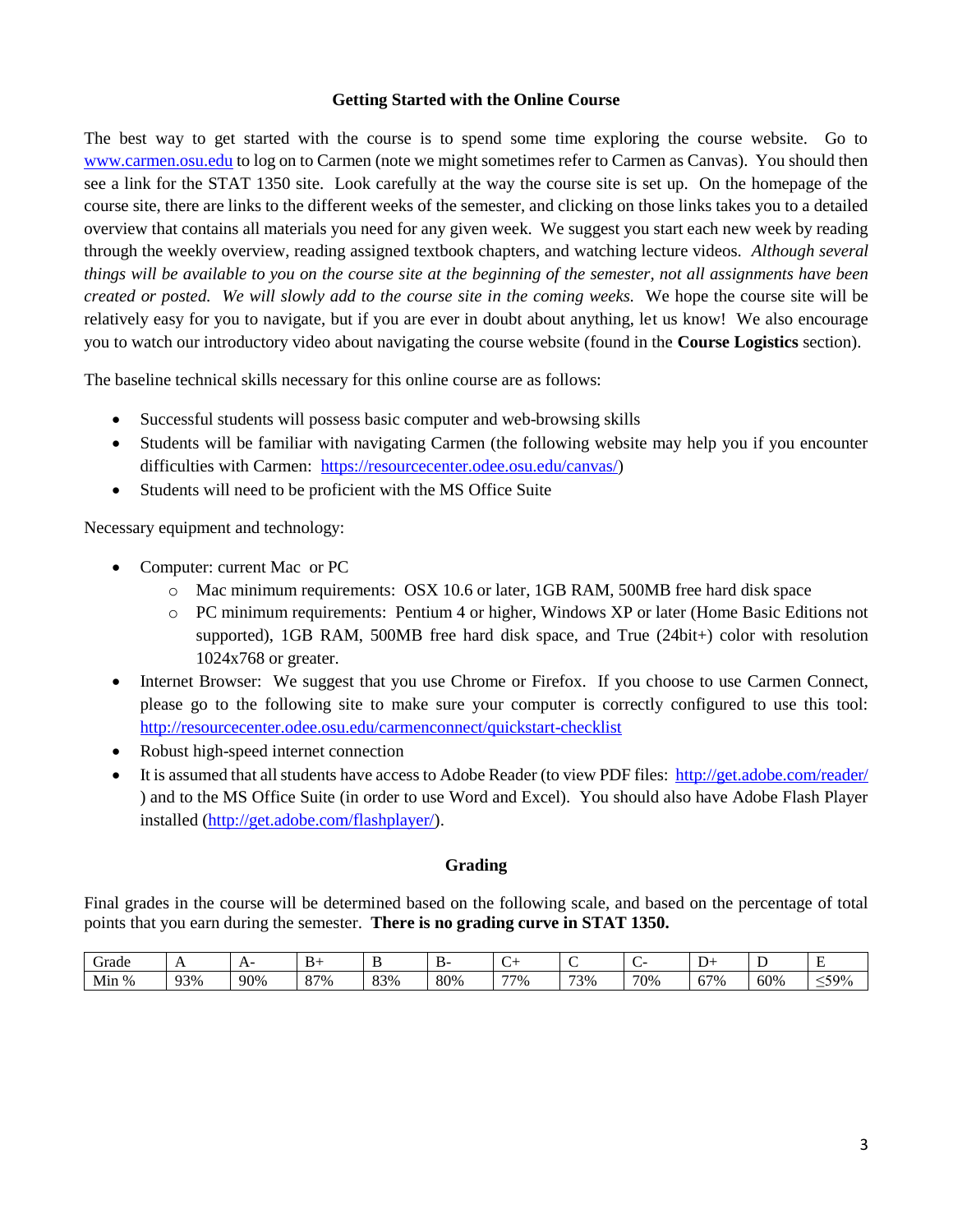Your final grade in this course will depend on the following.

| <b>Assignment</b>                                                                                 |            |  |  |  |
|---------------------------------------------------------------------------------------------------|------------|--|--|--|
| Lab Activities (14 Lab Activities for a total of 140 points; lowest score is dropped)             |            |  |  |  |
| Homework Assignments (12 Homework Assignments for a total of 120 points; lowest score is dropped) |            |  |  |  |
| Midterm Exam (Monday, February 25 <sup>th</sup> , 5:20-6:15 p.m.)                                 |            |  |  |  |
| Final Exam (Thursday, April 25 <sup>th</sup> , 6-7:45 p.m.)                                       | 140 points |  |  |  |
| <b>Total</b>                                                                                      | 480 points |  |  |  |

# **More Details about Course Assignments**

Again, you should start each new week by reading through the weekly overview, and you'll find that the overview contains lots of details about assignments and links to all activities, assignments, and resources you will need to work through for that week. We will also send you an email announcement at the start of each week with reminders about assignments and deadlines. There are weekly deadlines that need to be met within the online course, but there is flexibility in terms of when you can do your work, and we will consistently monitor the course site and jump in whenever necessary to help you.

# **Lab Activities**

Lab activities are meant to supplement and extend lecture and textbook material, in addition to providing you with opportunities to discuss and apply your understanding of course content. You will be asked to complete lab activities on a weekly basis, and most will be due on Friday by 11:55 p.m. The answer keys for each lab activity will be posted on Carmen (in the **Course Logistics** section) by noon on Saturday so that you can refer to the key as you are finishing up your homework assignment for the week. Lab activities are a big part of STAT 1350 and count approximately 27% toward your final grade.

We automatically drop your lowest lab activity grade. **We will automatically take your first missed lab activity to be your lowest grade (in that you will receive 0 for not completing this assignment), no matter what your reason for missing the assignment. For this reason, please do not ask us to make up your first missed lab activity.** *Also, please note that if you add the course late and miss the first graded lab activity as a result, this is the lab activity that will automatically be dropped from your grade WITHOUT EXCEPTION.* If you have to miss additional work after the first missed lab activity, we will work with you to help you make up that additional missed work, provided that you discuss this with the course instructor immediately (and no later than one week after the missed deadline). We allow for one lab activity to be automatically dropped from your grade because we recognize that sometimes, unavoidable things happen that might affect your ability to complete your work and we do not want you to worry about having to make up work in these situations.

**Grading**: For most lab activities in this course (Labs 2 through 13), we will choose some questions from each activity to grade for correctness. Half of your lab activity grade (5 points) will be based on the questions we choose to grade for correctness, and the other half (5 points) will be based on completeness. Thus, even if you answer all questions on the lab activity, you may not get full credit if you have not followed directions, or if some of your answers are incorrect. It is for this reason that you need to ask question as you are working on these assignments so we can help you earn as much credit as possible! The teaching assistants will grade your lab activities and you can generally expect feedback within 7 days.

Keep in mind that we do attempt to provide detailed feedback on each of your lab activities. It is up to you to look carefully through that feedback and ask questions if you have concerns. Further, if you get full credit on a lab activity, this only means that you completed the activity and did well on the questions we selected to grade. You might have missed other, non-graded questions. For this reason, it's extremely important to look through the lab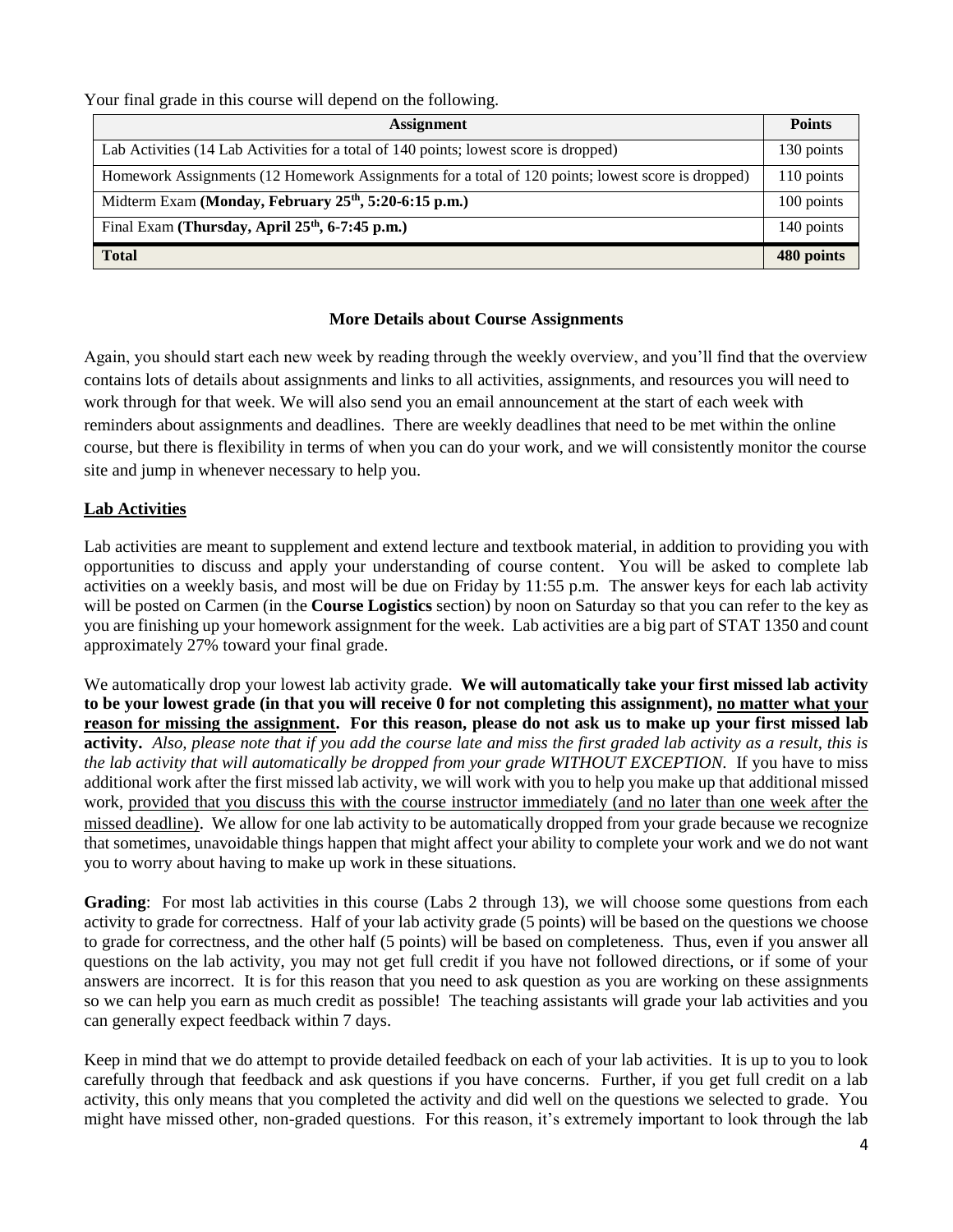answer keys which will be posted by noon the Saturday after the lab deadline. You might see questions (graded or non-graded) from the labs on your exams!

**Clarification about Lab Activity #1:** Your first lab activity is a 20-item, multiple-choice quiz about the syllabus. You can find the quiz by going to the Week 1 link on the homepage and reading through the Week 1 Overview, or by clicking on the **Quizzes** link on the left side of the screen. You will have one attempt at taking the syllabus quiz, and you will get credit for each question you get right on this quiz. You can take as much time as you need to complete the syllabus quiz, provided that you submit your quiz no later than Friday, January  $11<sup>th</sup>$ , at  $11:55$  p.m. We strongly encourage you to carefully read through this syllabus (or have it handy) before taking the syllabus quiz, and to take time to explore the course website, just to ensure that you get the highest grade possible. If it helps, we do have the **Syllabus Quiz** questions saved in PDF format (for you to look at and answer before submitting your answers through the Carmen quizzes tool). You can find a PDF copy of the questions when you click on the link for the Syllabus Quiz, or by going to the Week 1 Overview. We encourage you to complete the syllabus quiz as early as you can during the semester. In addition to completing a syllabus quiz, we will also be asking you to complete a **Pre-course Assessment** during Week 1. We do not anticipate this will take a lot of time, but it's important for you to complete this since it will help us better tailor our instruction in the course.

# **Homework**

Links to homework assignments can be found within the weekly modules, by going to the **Quizzes** link on the left side of the Carmen course page. To make sure you stay on top of the material in the course, there are WEEKLY homework assignments.

Each homework assignment consists of 10 multiple-choice questions. We automatically drop your lowest homework grade, and if you miss an assignment, we consider the first missed homework assignment to be the lowest grade, so please do not ask to make this up. Further, *if you add the course late and miss the first homework assignment as a result, this is the homework score that will be dropped from your grade WITHOUT EXCEPTION.*

Each homework question is worth 1 point, and you must complete these assignments through Carmen by the appropriate deadline. The homework assignments are meant to give you practice applying what you have been learning, and they are also meant to give you practice with the types of multiple-choice questions you will see on exams. Although the assignments are set up using the Quiz tool in Carmen, they are not technically quizzes. You can have as much time as you need to complete assignments before the deadline (i.e., you can start answering questions and then return later to finish or change your answers), but once you submit your work to be graded, you cannot change any of your answers, and you only get one attempt to submit each homework assignment.

Please read carefully through the document "**Completing Homework Assignments and Reviewing Feedback**" in the **Course Logistics** section of the Carmen course site for details on how you can see feedback on your homework assignment. If you do not open or attempt to complete a homework quiz at all, you will NOT have any access to assignment feedback or to the correct answers for each homework question. For this reason, it's strongly encouraged that you at least open and attempt every single homework assignment. Once the homework due date has passed, the assignment will be automatically graded and you will receive feedback on your performance. Homework assignments will always be due on **Sundays** by **11:55 p.m.** 

We have learned that it is not always easy to re-set a homework assignment in Carmen if you make a mistake and submit the assignment before you are ready. If this ever happens, please Dr. Everson so we can work with you in order to help you successfully submit your answers.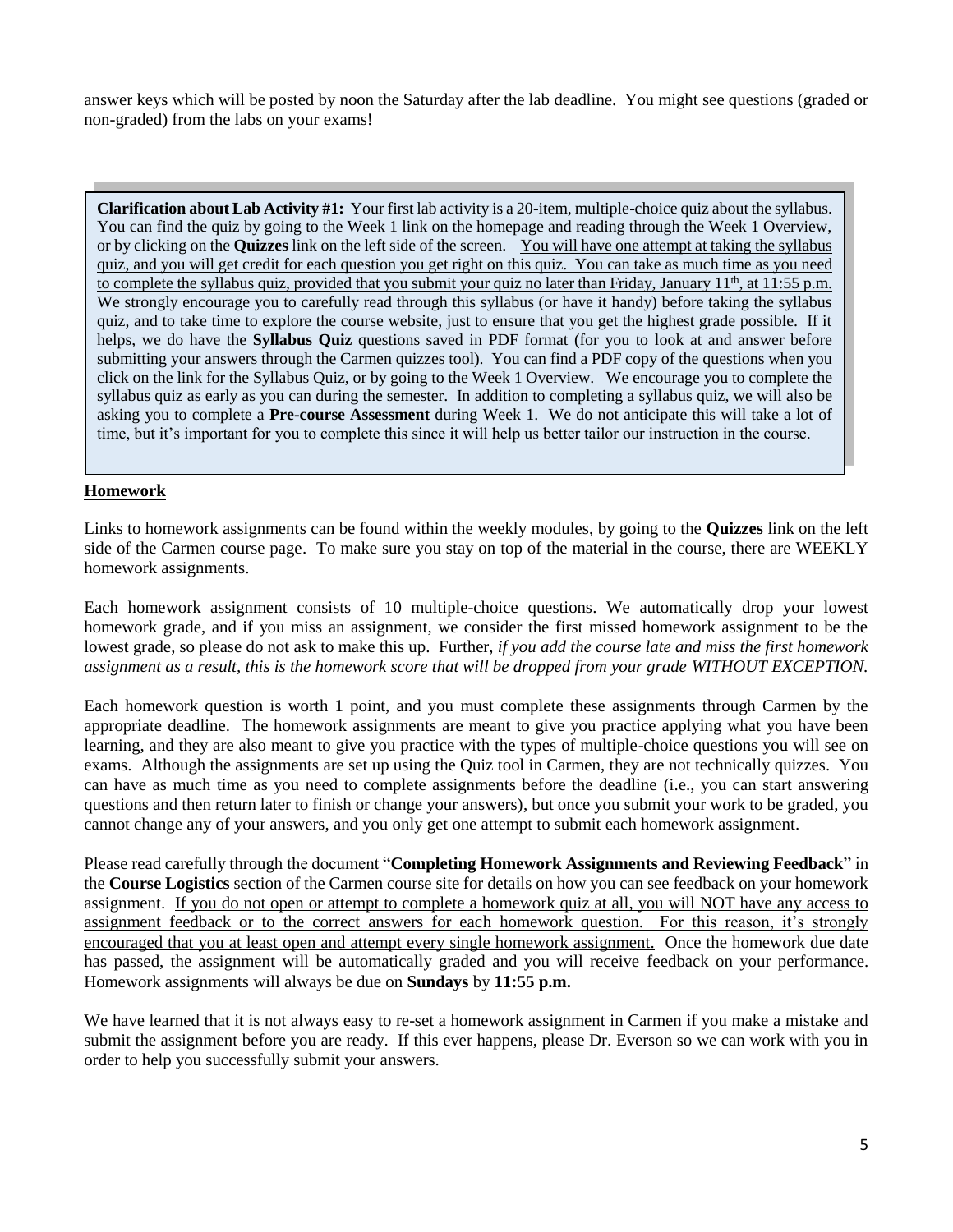### **Exams**

This course has one common midterm exam and a common non-comprehensive (or non-cumulative) final exam, and these exams MUST be completed in a proctored setting, even if you are registered for the online section of STAT 1350. By "common," we mean that the exam time is the same for all STAT 1350 students, regardless of which lecture sections you are registered for. The **Midterm Exam** will take place on **Monday, February 25th**, at **5:20 p.m.,** and you will have 55 minutes to complete that exam. More details about the exact location of the exam will be sent out via email and posted on Carmen as we get closer to exam time. The **Final Exam** will take place on **Thursday, April 25th**, at **6 p.m.,** and you will have one hour and 45 minutes to complete that exam. Again, more details about locations will be shared later in the semester.

It is important that you arrange to be available during the common exam times listed above. We always have at least one or two formal make-up times for each exam. For the midterm exam, the make-up times are on Wednesday, February  $27<sup>th</sup>$ , from 12:40 to 1:35 p.m. (in 240 Cockins Hall), and on Thursday, February  $28<sup>th</sup>$ , from 7 to 7:55 a.m. (again in 240 Cockins Hall). Make-up times for the final exam will be announced later in the semester. **If you know early in the semester that you cannot be available during our common exam times, please get in touch with Dr. Everson to discuss taking a make-up exam or making other exam arrangements.** Students who have an unavoidable conflict with a common exam time should plan to email Dr. Everson no later than two weeks prior to each exam in order to provide documentation explaining the conflict and to make appropriate arrangements for taking an alternate or make-up exam.

#### **More Important Exam Details**

- Students who are local to OSU but who cannot come to our common exam time or our designated make-up times will be required to schedule appointments with the campus Testing Center [\(http://registrar.osu.edu/testing/\)](http://registrar.osu.edu/testing/). The testing center offers appointments Monday-Friday 8 a.m. to 5 p.m. If you fall into this category, please consult with Dr. Everson as soon as possible for more details about how this will work. You MUST talk with Dr. Everson before you can schedule a testing appointment. **Failure on your part to make an appointment with the Testing Center in a timely manner will NOT be a valid excuse for missing an exam and could result in an exam grade of zero.**
- If you need to take the midterm and/or the final exam in a location away from the OSU campus (e.g., at one of the regional campuses or in other parts of Ohio or out-of-state), **you must speak with Dr. Everson immediately, during the first week of classes,** so we can begin making appropriate preparations. Note that taking the exam away from OSU means there will very likely be test proctoring fees that you will be responsible for. We DO NOT use ProctorU in this course, so please do not ask for that option. We also do not have easy ways to proctor exams outside of the United States, so you must take the exam in the United States.
- For each exam, you are required to bring a picture ID (a driver's license or your Buck ID) along with writing instruments and a calculator. Any type of calculator is fine as long as it is not attached to your phone!
- All exams are closed book. For each exam, you may use one 8.5 inch x 11 inch page of notes that you prepare (front and back, typed and/or handwritten).
- Each exam will consist predominantly of multiple-choice questions similar to the types of questions you will work through as part of homework and lab assignments; there will also be a few short-answer questions similar to the types of examples and problems that appear in lectures, lab activities, or review problem sets.
- If you are late to an exam, had the wrong day on your schedule, or missed the exam for any unexcused reason, you might not be allowed to make it up and will receive a zero. Any missed exams with no communication to us within 24 hours (except for extreme emergencies) will receive a zero. If you have an emergency and are going to miss an exam, please notify Dr. Everson as soon as possible so arrangements can be made. Please also have documentation (doctor's note, etc.) as to why you missed the exam. Your documentation must be approved prior to your being allowed to take a make-up exam
- **Although fewer chapters are covered on the final exam, the final exam is often more challenging for students than the midterm exam, and the final exam will count more toward your course grade than the midterm exam.**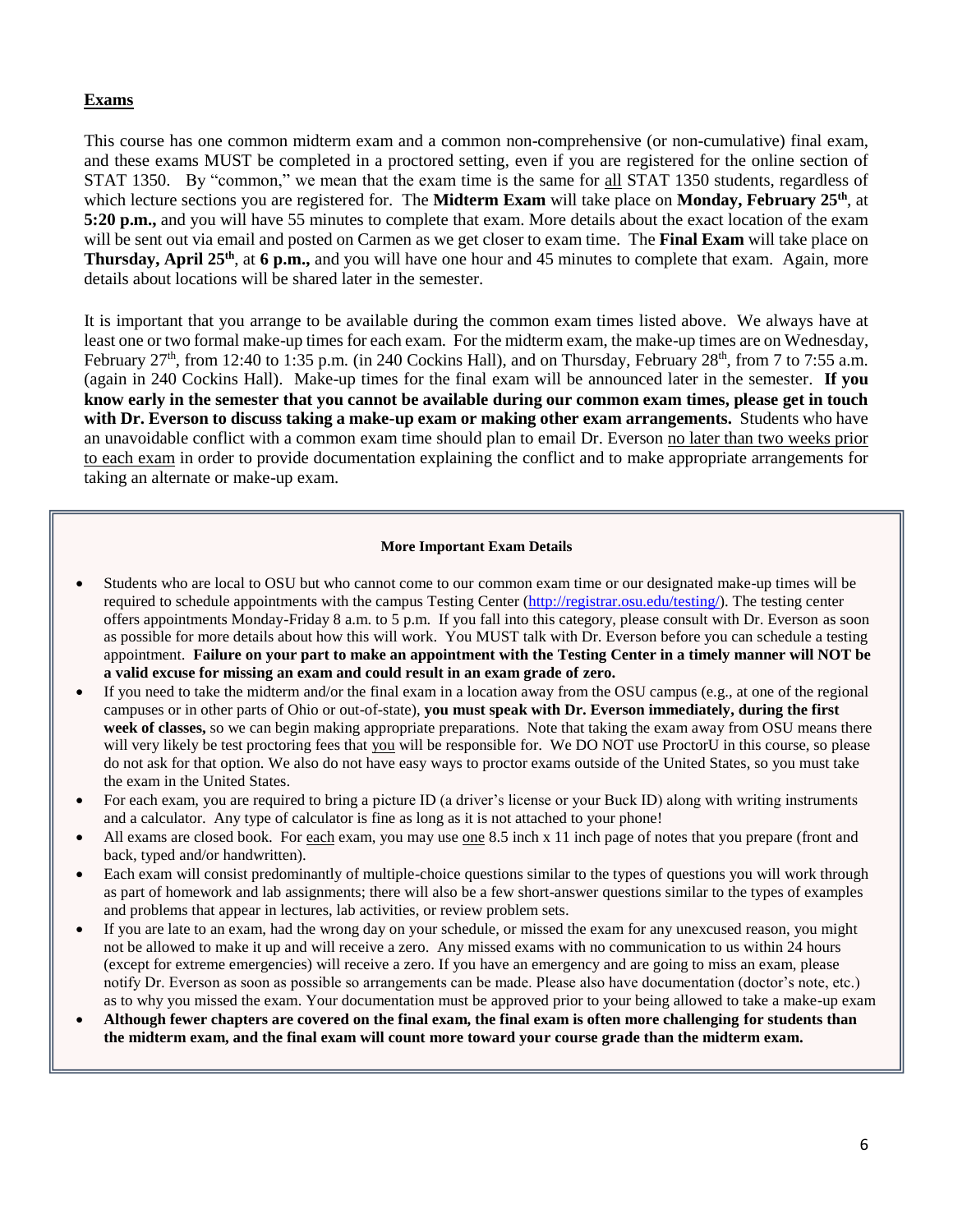## **Disputes about Grades**

If you feel that any course assignment has been graded incorrectly or unfairly, you must speak with Dr. Everson within one week of getting your grade on that assignment. We will not re-grade assignments at the end of the semester if you are not satisfied at that time with your final course grade. It's your responsibility to keep up with your grades in the course on a regular basis, and you can do this in Carmen by clicking on the **Grades** option on the left side of the course homepage.

# **Extra Credit**

You each have the ability to earn up to 10 points of extra credit this semester by working on a Statistics Journal Assignment. You can read more about this assignment in a handout posted within the **Week 1 Overview** and in the **Course Logistics** section Note this will be the ONLY opportunity you have to earn extra points toward your grade. **Please do not ask to complete any additional extra credit assignments at the end of the semester to boost your grade because we do not allow for this in STAT 1350.** 

## **Policy on Late and Missed Assignments**

You should allow sufficient time to complete all required assignments so that you can get help if you need it. Computer failures, lost files and other technical difficulties are not valid excuses for submitting an assignment late. It is for this reason that we allow you to drop one lab activity and one homework assignment from your grade. **No matter what the reason, the first lab activity and the first homework assignment you miss will be considered your dropped assignments, so please do not ask to make up these assignments.** If you have to miss subsequent work beyond the lab and homework assignments that are dropped from your grade, and you have documented reasons for missing this work, we will consider allowing you to make up that work. You will need to contact Dr. Everson as soon as possible (and no later than one week after missing the assignment) to discuss making up missed work. As noted above, a student who is unable to attend an exam for a legitimate unavoidable reason may take a make-up exam only if the student provides suitable documentation of the absence and takes the make-up in a timely manner. It is serious if you fail to show up to an exam without contacting us ahead of time. We will only allow you to make up the missed exam if you communicate with us immediately and provide appropriate documentation.

# **Addressing Issues of Differing Abilities**

The University strives to make all learning experiences as accessible as possible. If you anticipate or experience academic barriers based on a disability (including mental health, chronic or temporary medical conditions), please let Dr. Everson know immediately so that we can privately discuss options. To establish reasonable accommodations, we may request that you register with Student Life Disability Services. After registration, make arrangements with Dr. Everson as soon as possible to discuss your accommodations so that they may be implemented in a timely fashion. SLDS contact information: 614-292-3307; **[slds.osu.edu](http://www.ods.ohio-state.edu/)**; 098 Baker Hall, 113 W. 12th Avenue**.**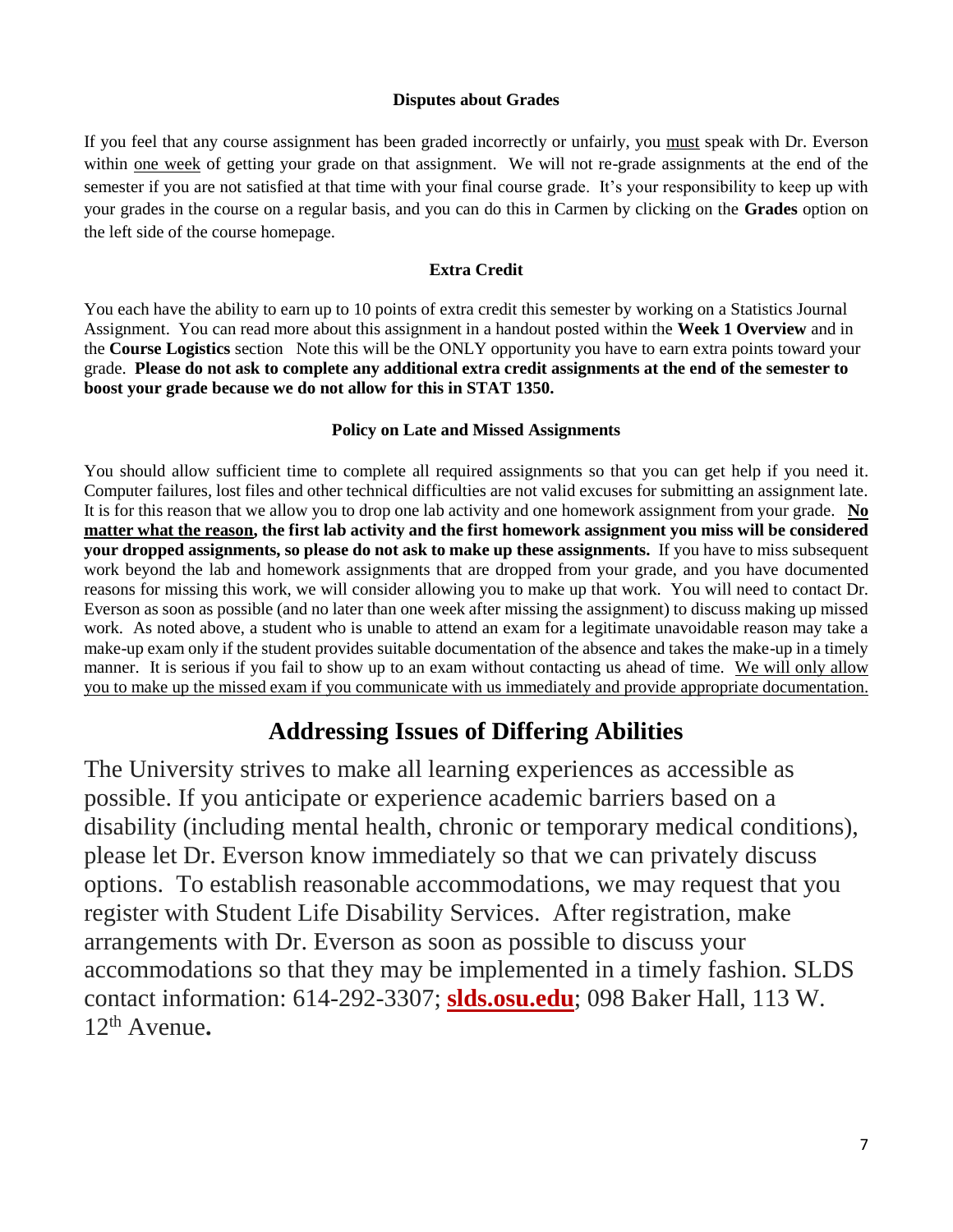## **Course Outline**

The following is a general outline of the course, and it is subject to change at the discretion of the course coordinator. Any changes will be announced ahead of time. Ideally, you should attempt to complete textbook readings before watching lecture videos and working through other weekly assignments.

| <b>Date</b>   | Week           | <b>Topic</b>                               | <b>Textbook Readings</b> | <b>Assignments due</b>     |  |  |  |
|---------------|----------------|--------------------------------------------|--------------------------|----------------------------|--|--|--|
| $1/7 - 1/13$  | 1              | Data/Samples                               | Chapters 1 and 2         | Lab $1(1/11)$              |  |  |  |
|               |                |                                            |                          | Lab $2(1/18)$ /Homework 1  |  |  |  |
| $1/14 - 1/20$ | $\overline{2}$ | More on Sampling/Surveys                   | Chapters 3 and 4         | (1/20)                     |  |  |  |
|               |                |                                            |                          | Lab $3(1/25)$ /Homework 2  |  |  |  |
| $1/21 - 1/27$ | $\mathfrak{Z}$ | Experiments                                | Chapters 5 and 6         | (1/27)                     |  |  |  |
|               |                |                                            |                          | Lab $4(2/1)$ /Homework 3   |  |  |  |
| $1/28 - 2/3$  | $\overline{4}$ | Graphs                                     | Chapters 10 and 11       | (2/3)                      |  |  |  |
|               |                |                                            |                          | Lab $5(2/8)$ /Homework 4   |  |  |  |
| $2/4 - 2/10$  | 5              | <b>Summary Statistics</b>                  | Chapter 12               | (2/10)                     |  |  |  |
|               |                |                                            |                          | Lab $6(2/15)$ /Homework 5  |  |  |  |
| $2/11 - 2/17$ | 6              | <b>Normal Distributions</b>                | Chapter 13               | (2/17)                     |  |  |  |
|               |                | More Normal                                |                          | Lab 7 (2/22)/Homework 6    |  |  |  |
| $2/18 - 2/24$ | $\overline{7}$ | Distributions/Review                       | Chapters 1-6, 10-13      | (2/24)                     |  |  |  |
|               |                | Midterm Exam (Monday,                      |                          |                            |  |  |  |
|               |                | February 25 <sup>th</sup> , 5:20-6:15      |                          |                            |  |  |  |
| $2/25 - 3/3$  | 8              | p.m)/Probability                           | Chapters 17 and 18       |                            |  |  |  |
|               |                | Sampling                                   |                          |                            |  |  |  |
|               |                | distributions/Confidence                   |                          | Lab 8 (3/8)/Homework 7     |  |  |  |
| $3/4 - 3/10$  | 9              | Intervals                                  | Chapters 18 and 21       | (3/10)                     |  |  |  |
| $3/11 - 3/17$ |                | Happy Spring Break!!!!! @                  |                          |                            |  |  |  |
|               |                |                                            |                          | Lab $9(3/22)$ /Homework 8  |  |  |  |
| $3/18 - 3/24$ | 10             | Confidence Intervals                       | Chapter 21               | (3/24)                     |  |  |  |
|               |                |                                            |                          | Lab 10 (3/29)/Homework 9   |  |  |  |
| $3/25 - 3/31$ | 11             | <b>Hypothesis Testing</b>                  | Chapter 22               | (3/31)                     |  |  |  |
|               |                |                                            |                          | Lab $11(4/5)$ /Homework 10 |  |  |  |
| $4/1 - 4/7$   | 12             | More Hypothesis Testing                    | Chapter 23               | (4/7)                      |  |  |  |
|               |                |                                            |                          | Lab 12(4/12)/Homework 11   |  |  |  |
| $4/8 - 4/14$  | 13             | <b>Correlation and Regression</b>          | Chapters 14 and 15       | (4/14)                     |  |  |  |
|               |                |                                            | Chapters 14-15, 17-      |                            |  |  |  |
|               |                | More Correlation and                       | 18, 21-23                | Lab $13(4/19)$ / Homework  |  |  |  |
| $4/15 - 4/21$ | 14             | <b>Regression/Final Exam Review</b>        |                          | 12(4/21)                   |  |  |  |
|               |                | More Review: Last day of                   |                          |                            |  |  |  |
|               |                | instruction is April 22nd /Final           | Chapters 14-15, 17-      |                            |  |  |  |
|               |                | <b>Exam</b> (Thursday, April $25th$ , 6 to | 18, 21-23                | Lab 14 (due 4/22 at 11:55) |  |  |  |
| $4/22 - 4/26$ | 15             | $7:45$ p.m.)                               |                          | $p.m.$ )                   |  |  |  |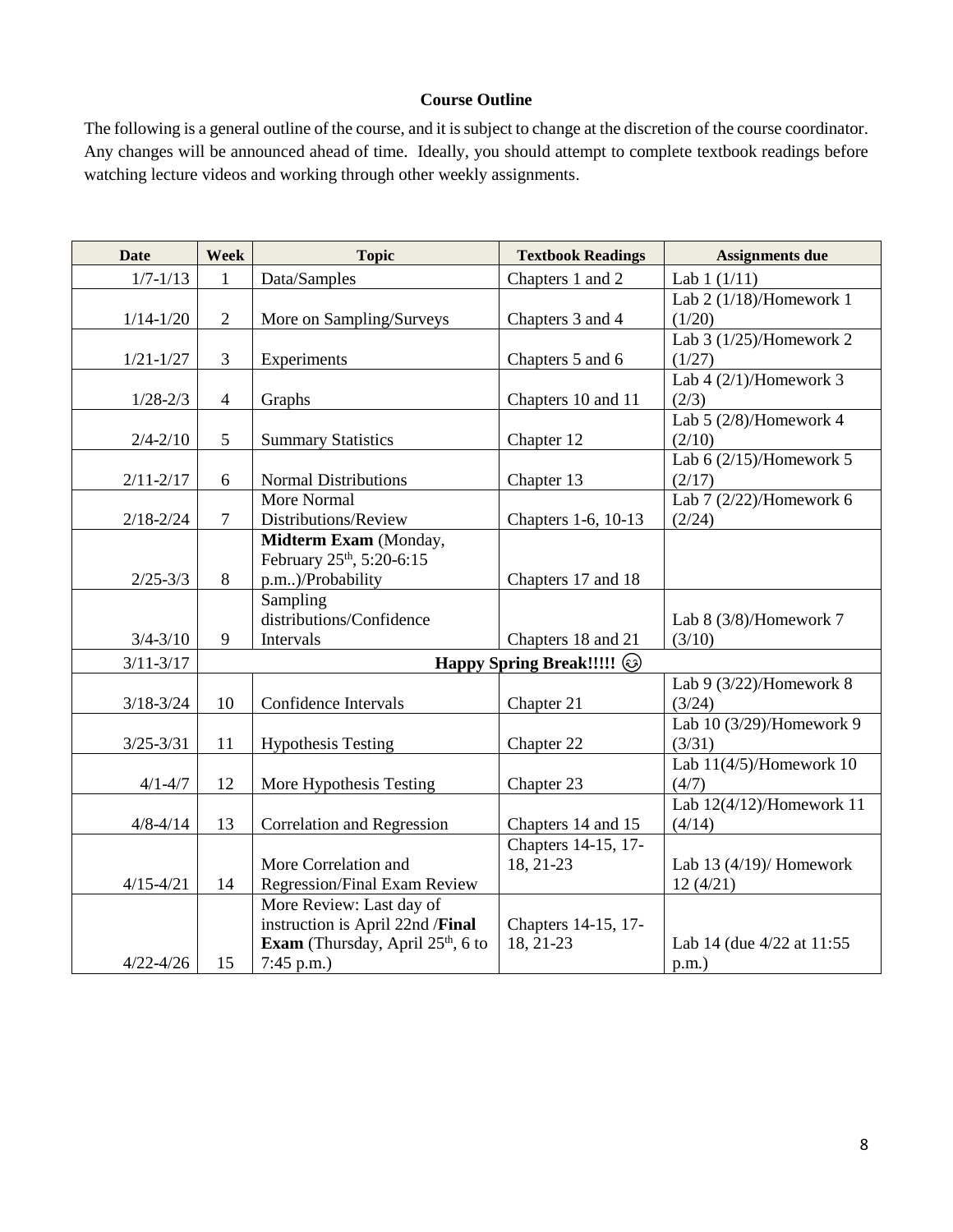**Academic Misconduct**: It is the responsibility of the Committee on Academic Misconduct (COAM) to investigate or establish procedures for the investigation of all reported cases of student academic misconduct. The term "academic misconduct" includes all forms of student academic misconduct wherever committed; illustrated by, but not limited to, cases of plagiarism and dishonest practices in connection with examinations. Instructors shall report all instances of alleged academic misconduct to the committee (Faculty Rule 3335-5-487). For additional information, see the Code of Student Conduct [http://studentlife.osu.edu/csc/.](http://studentlife.osu.edu/csc/) We take academic misconduct very seriously in this course. If you are suspected of behaving dishonestly during an exam (e.g., copying from another student's exam, allowing another student to copy from your exam, using materials or devices that are prohibited) or when completing any other required course assignment, this is grounds for us to file a COAM report, and this may result in a failing grade in this course or an even more severe penalty.

#### **Creating a Respectful and Safe Class Environment**

We want STAT 1350 to be an environment where you can feel safe to express your thoughts and ideas. You can expect fair, consistent, and respectful treatment from the entire STAT 1350 teaching team. We expect all students to treat fellow students, teaching assistants, and the instructor with respect in your behavior, attitude and communications, be they in-person or through online communication. Again, please see the OSU Code of Student Conduct at [http://studentlife.osu.edu/csc/.](http://studentlife.osu.edu/csc/) The Ohio State University affirms the importance and value of diversity in the student body. Our programs and curricula reflect our multicultural society and global economy and seek to provide opportunities for students to learn more about persons who are different from them. We are committed to maintaining a community that recognizes and values the inherent worth and dignity of every person; fosters sensitivity, understanding, and mutual respect among each member of our community; and encourages each individual to strive to reach his or her own potential. Discrimination against any individual based upon protected status, which is defined as age, color, disability, gender identity or expression, national origin, race, religion, sex, sexual orientation, or veteran status, is prohibited.

#### **The Importance of Mental Health**

As a student you may experience a range of issues that can cause barriers to learning, such as strained relationships, increased anxiety, alcohol/drug problems, feeling down, difficulty concentrating and/or lack of motivation. These mental health concerns or stressful events may lead to diminished academic performance or reduce a student's ability to participate in daily activities. The Ohio State University offers services to assist you with addressing these and other concerns you may be experiencing. If you or someone you know are suffering from any of the aforementioned conditions, you can learn more about the broad range of confidential mental health services available on campus via the Office of Student Life's Counseling and Consultation Service (CCS) by visiting [ccs.osu.edu](http://ccs.osu.edu/) or calling [614-292-5766.](tel:%28614%29%20292-5766) CCS is located on the 4th Floor of the Younkin Success Center and 10th Floor of Lincoln Tower. You can reach an on call counselor when CCS is closed at [614-292-5766](tel:%28614%29%20292-5766) and 24 hour emergency help is also available through the 24/7 National Suicide Prevention Hotline at 1-800-273-TALK or at [suicidepreventionlifeline.org.](http://suicidepreventionlifeline.org/)

**Other Resources**: Students can find information about academic services available at OSU on this website: [http://artsandsciences.osu.edu/academics/current-students/resources,](http://artsandsciences.osu.edu/academics/current-students/resources) and about general student services on this website: [http://ssc.osu.edu.](http://ssc.osu.edu/)